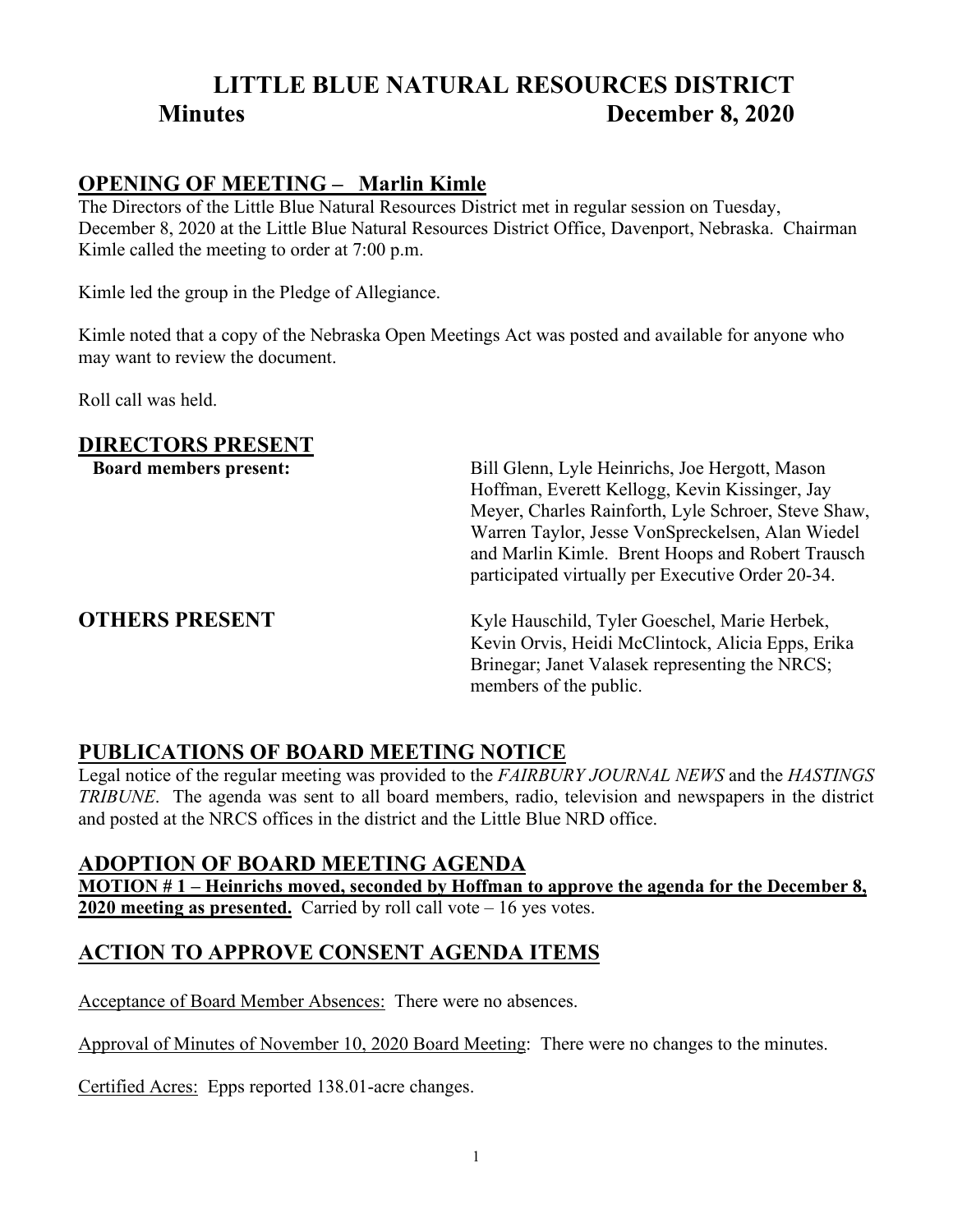**MOTION # 2 – Kissinger moved, seconded by Rainforth to approve the minutes of November 10, 2020 as circulated and the certified acre report.** Carried by roll call vote – 16 yes votes.

### **TREASURERS REPORTS – Jay Meyer**

Copies of the Little Blue NRD Treasurer's Report were circulated. Meyer reviewed the report. **MOTION # 3 - Meyer moved, seconded by Heinrichs to approve the report as presented.** Carried by roll call vote – 16 yes votes.

Meyer reviewed the Little Blue Public Water North Project Treasurer's Report. **MOTION # 4 - Meyer moved, seconded by Hergott to approve the report as presented.** Carried by roll call vote – 16 yes votes.

Meyer reviewed the Little Blue Public Water Project - South Treasurer's Report. **MOTION # 5 - Meyer moved, seconded by Hoffman to approve the report as presented.** Carried by roll call vote – 16 yes votes.

## **AGENCY REPORTS**

NARD Report – Lyle Heinrichs: Heinrichs presented information on how the NARD Risk Pool will contribute to the purchase of a building for the NARD.

NRCS Report – Janet Valasek: Valasek gave report on happenings at the NRCS.

### **DISTRICT AUDIT: AUDITORS REPORT**

Christy Haddan of Schulz and Associates reviewed the 2020 audits for the Little Blue NRD, Water Project North and Water Project South.

#### **WATER RESOURCES COMMITTEE**

The Water Resources Committee met December 3, 2020.

Hein Co. "Nitrogen Fertilizer Restrictions" Complaint: A complaint was received about Hein Co. violating the "Nitrogen Fertilizer Restriction". **MOTION # 6 – Shaw moved, seconded by Hoffman to send a letter of violation to Hein Co. Farms and to open the District's Rules and Regulations in the future to look at the Violations, Enforcement & Penalties section to clarify the wording.** Carried by roll call vote. Yes: Glenn, Hergott, Hoffman, Kellogg, Meyer, Rainforth, Schroer, Shaw, Taylor, Trausch, VonSpreckelsen, Wiedel and Kimle. Abstain: Heinrichs, Hoops and Kissinger.

Static Water Levels (Orvis): Orvis presented a report on the fall static water levels.

Other Business: Hauschild discussed possible changes to the District's Rules & Regulations regarding violations, enforcement and penalties wording.

## **PROJECTS AND PLANNING COMMITTEE**

The Projects and Planning Committee met prior to the regular meeting.

Discussion and Possible Motion to Approve Funding for Deshler Flood Study: Discussion was held on the possible funding for another Deshler Flood Study. The Committee tabled the discussion.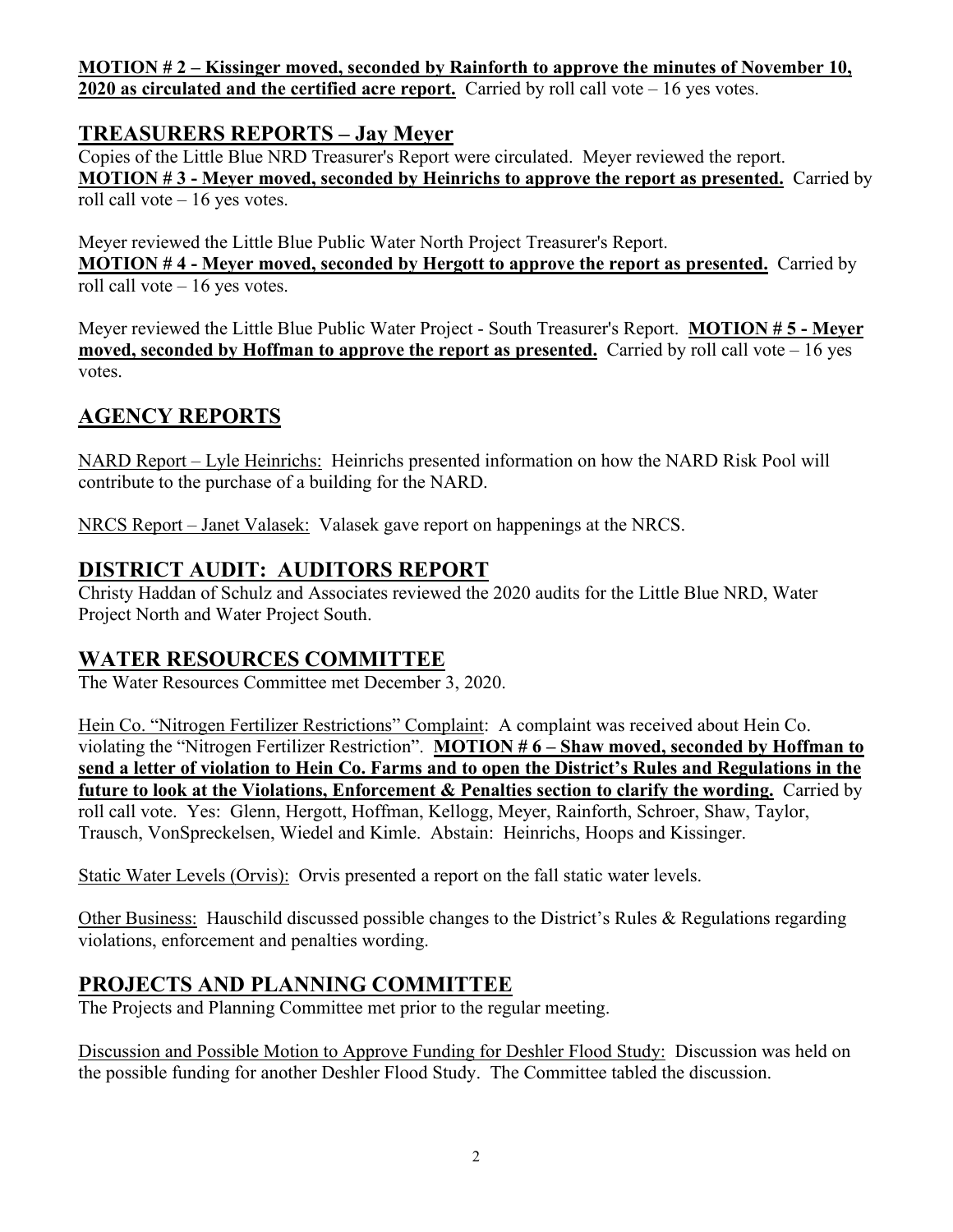Motion to Approve Prices for Services: The updated price list for the products and services provided by the NRD was presented for approval. **MOTION # 7 – VonSpreckelsen moved, seconded by Meyer to approve the Product and Services Price List for 2021 as presented.** Carried by roll call vote – 16 yes votes.

Motion to Approve Recreation Area Rule Changes: Changes to the District's Rec Area Rules were presented for approval. **MOTION # 8 – VonSpreckelsen moved, seconded by Hoffman to approve the changes to the District's Rec Area Rules as presented.** Carried by roll call vote – 16 yes votes.

Other Business: There was no other business.

Kimle introduced Jessi Hoeft and Courtney Peeler who will join the Board in January. Kimle then recognized outgoing members Everett Kellogg and Charles Rainforth. Joe Hergott was recognized for 40 years of service as a Director.

## **PUBLIC COMMENT**

No public comments were made.

#### **OTHER BUSINESS**

Schroer noted he had some personnel issues he would like to discuss.

Epps gave an update on the online reporting project with Beehive.

Hoffman asked to present a change to Operating Policy No. 15. Discussion was held. **MOTION # 9 – Kimle moved, seconded by Wiedel to send the changes to Operating Policy No 15 to Executive Committee.** Failed by roll call vote. Yes: Glenn, Hergott, Meyer, Rainforth, Schroer, Wiedel and Kimle. No: Heinrichs, Hoffman, Hoops, Kellogg, Kissinger, Shaw, Taylor, Trausch and VonSpreckelsen.

#### **MOTION # 10 – Hoffman moved, seconded by Hoops to approve changes to Operating Policy # 15 as written by the Upper Big Blue.**

Discussion was held. **MOTION # 11 – Hoffman moved, seconded by Shaw to amend the previous motion to remove the final sentence of the proposed change.** Carried by roll call vote. Yes: Glenn, Heinrichs, Hoffman, Hoops, Kellogg, Kissinger, Taylor, Trausch and VonSpreckelsen. No: Hergott, Meyer, Rainforth, Schroer, Shaw, Wiedel and Kimle.

**MOTION # 12 – Schroer moved, seconded by Hoffman to go into Executive Session at 8:25 p.m. for the purpose of discussing personnel.** Carried by roll call vote – 16 yes votes.

Executive Session called for the purpose of discussing personnel.

**MOTION # 13 – Hoffman moved, seconded by VonSpreckelsen to come out of Executive Session at 9:18 p.m.** Carried by roll call vote – 16 yes votes.

#### **ADJOURNMENT**

Kimle adjourned the meeting at 9:19 P.M.